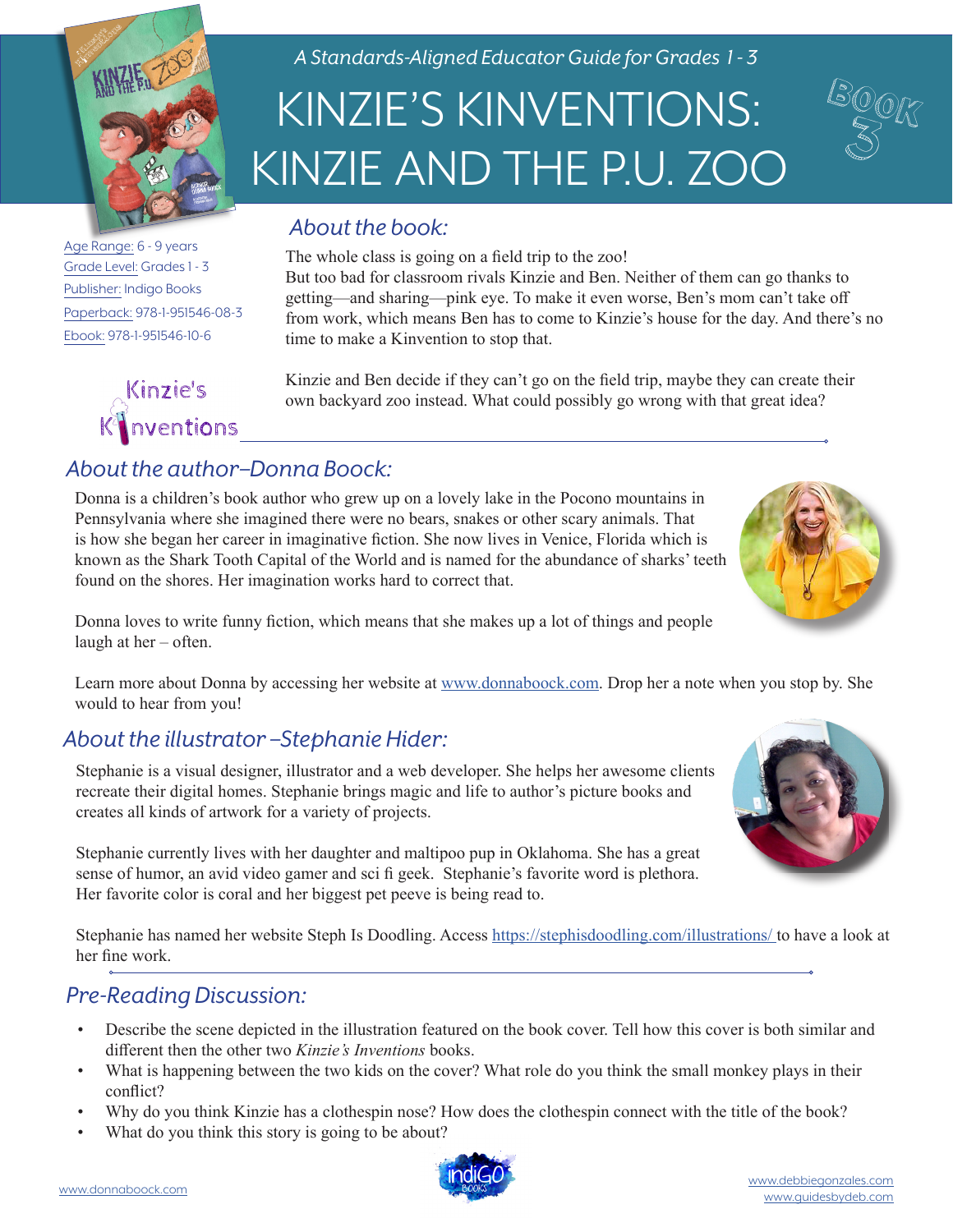### *Post-Reading Discussion:*

*All of our hands shot back up in the air except for Ben's. I gave him my best ha-ha-on-you face and reached my fingertips as high as I could. He rubbed his eye. It looked a little drippy. Was he going to cry?*

- The word *sarcastic* means mocking and meanspirited. Generally, Ben has a tough-guy, sarcastic way about him. In this scene, his first attempt to guess the location of the surprise was incorrect. Explain why Kinzie found it odd that he quit trying to guess the surprise.
- Describe what a "ha-ha-on-you face" looks like. Tell why Kinzie chose to respond to Ben in this way.
- Does the zoo smell like P.U.? Explain your answer.

*"It looks like we'll have to call your mom, Kinzie. You have pink eye. You'll need to stay home until it's better."*

- Pink eye is a highly *contagious* illness, which means that the germs are transferred from one person to another. If Kinzie has pink eye, where do you think she got it?
- The word *consequence* is something that happened as a result of another thing that took place before it. Predict what the consequence will be for Kinzie because she has contracted pink eye.

*I pulled out my soggy Kinventor's journal and jotted some notes for a new Kinvention. I called it the Karma Creator. It gives you back exactly what you deserve. Because that's how karma works.* 

- Consider the definition of *karma, that is gives you back exactly what you deserve*. Discuss why Kinzie desires to make a Karma Creator. Who is she planning to use the Karma Creator on and why?
- Explain why Ben is constantly teasing Kinzie. Why does he seem to enjoy doing so?
- Compare and contrast Ben's actions toward Kinzie with Sidney's. How are the two characters similar? Tell how they are different.
- Describe the type of karma Ben, Sidney, and Kinzie deserve.

*Wow! I was getting good at my Kinventions. So good, I only had to come up with the ideas and, poof! They happened.*

- Early in the story, Ben commented that the zoo smells like P.U. Make a connection between this and being sprayed by a skunk. Which type of P.U. would you think Ben would prefer? Explain your answer.
- Explore the difference between being contagious and karma.

*Crossword Puzzle Answers (puzzle found on following page)*

In the end, Kinzie touches Will's hand. Predict what will happen next.

*"No way! Mom, that meanie-boy Ben can't come here! That stinks!"*

• Ben is Kinzie's rival, her worst archenemy. Describe how Kinzie must have felt when she heard that Ben was coming to join at home for the day.



• From Kinzie's point-of-view, what would be worse – missing the field trip to the zoo, having pink eye, or spending the day with Ben at her home. Explain your answer.





COMMON CORE STATE STANDARDS ALIGNMENT:

*Reading Literature: RL.1, RL.2, RL.3, RL.4, RL.5, RL.7, RL.10 Speaking & Listening: SL.1, SL.2, SL.4, Sl.5 Next Gen Science: 2-ESS1-1* 



Guide created by Debbie Gonzales, MFA